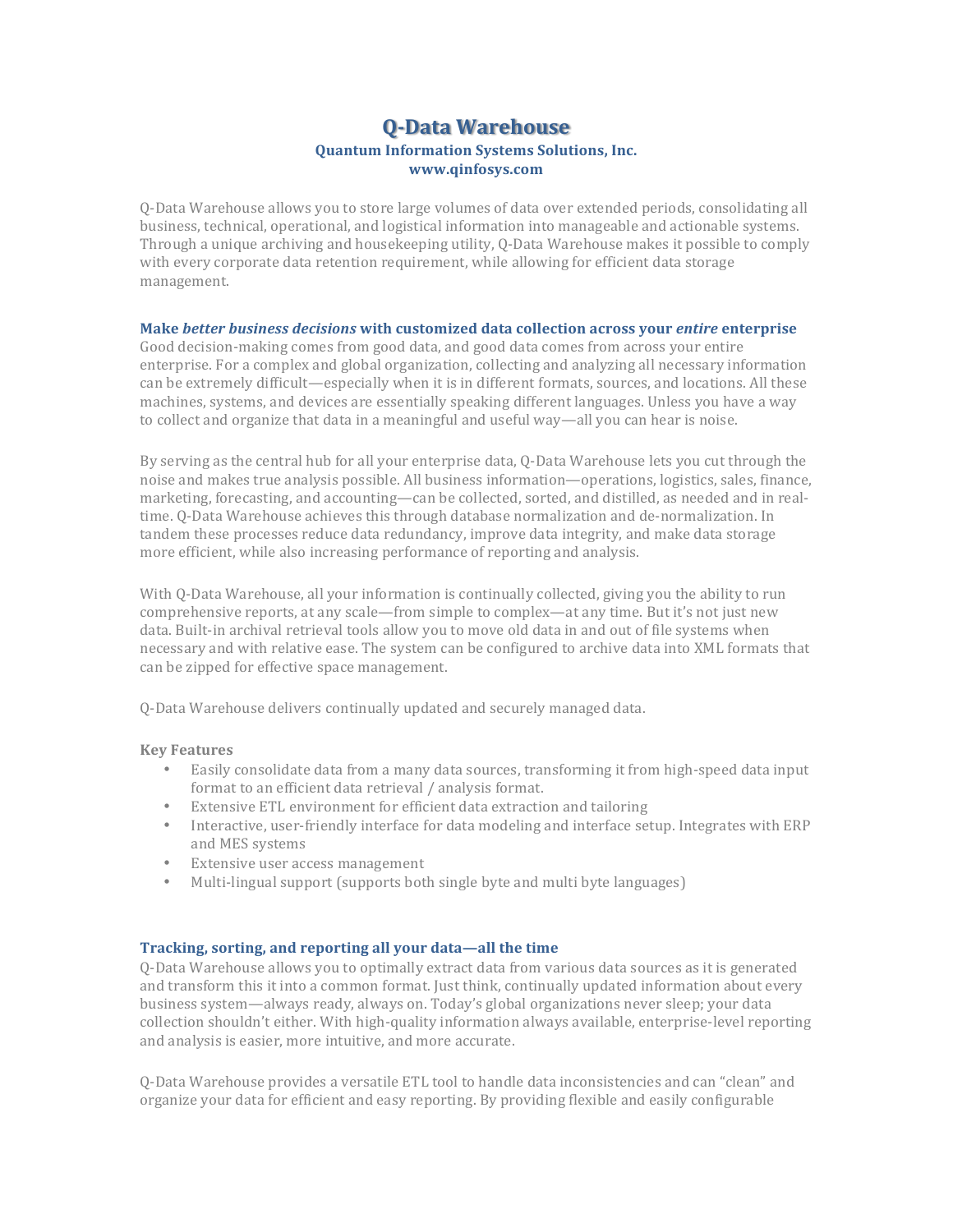interfaces to different database types, while also supporting a multitude of file formats, Q-Data Warehouse solves data consistency issues.

In a manufacturing environment, Q-Data Warehouse allows you to keep the line/test systems "lean", with a few weeks of data, ensuring that large data volumes do not disrupt the actual production processes. A manageable time slice, to constitute a sufficient dataset, is live to run accurate and comprehensive reports. Data is moved into the data warehouse in real-time, so the end users running resource intensive queries will not "cost" the actual production/data storage processes.

Q-Data Warehouse serves as the informational core of a technology-driven enterprise.

# **Complete system integration**

Today's global organizations generate an incredibly large amount of information, from personal communications to internal and external reports to manufacturing, inventory, and logistical logs to meta-level data points from a range of business systems. All this disparate information spans across the enterprise—and frequently across the globe.

When it comes to rendering this data useful and actionable, integration is paramount. As data is collected from all the disparate sources, inconsistencies, redundancies, and even errors, can occur. True information integration can only happen when these issues are resolved. O-Data Warehouse continually looks for these incidents and inconsistencies, and makes the necessary adjustments on the fly, solving data problems.

Q-Data Warehouse allows integration with various "feeder systems" through direct database access or through data export. The data from these systems can be accessed in real-time and transformed and moved over into the data warehouse environment. Once moved, the data is readily available for extensive analysis and reporting.

In addition to integrating with current and legacy data sources, Q-Data Warehouse works directly with O-Net Report Sapphire, O-Dashboards and O-Marquee making it possible to create adhoc reports and perform detailed analyses with relative ease.

#### **Better performance measuring based on customized indicators**

For large-scale businesses and operations, accurate performance measurement can be challenging. Every organization has its own key performance indicators, and those metrics can evolve over time—especially as business needs change. Q-Data Warehouse utilizes "crawlers" capable of extracting and calculating KPIs from the MES systems, making them readily available for reporting. These KPIs can be configured to span multiple years' worth of data, and can be visualized immediately through Q-Net Report Sapphire. This visualization can reduce data latency, making it easier retrieve source data. With Q-Data Warehouse, you get direct access to live data—even when it's dispersed across multiple systems. This is essential for real-time reporting and KPI analysis.

## **Real-time your enterprise across**

Q-Data Warehouse collects, aggregates, and efficiently stores the data residing at different sources and in different forms, and provides a reconciled and unified view that can be easily recalled. No matter what form your data is in—from the latest databases to older legacy systems, Q-Data Warehouse can make it truly useable. Unlike other systems, Q-Data Warehouse captures data as it is being collected. Continuously identifying and analyzing updates and deletions, the system makes the information available for instantaneous recall and use without the lag of other systems.